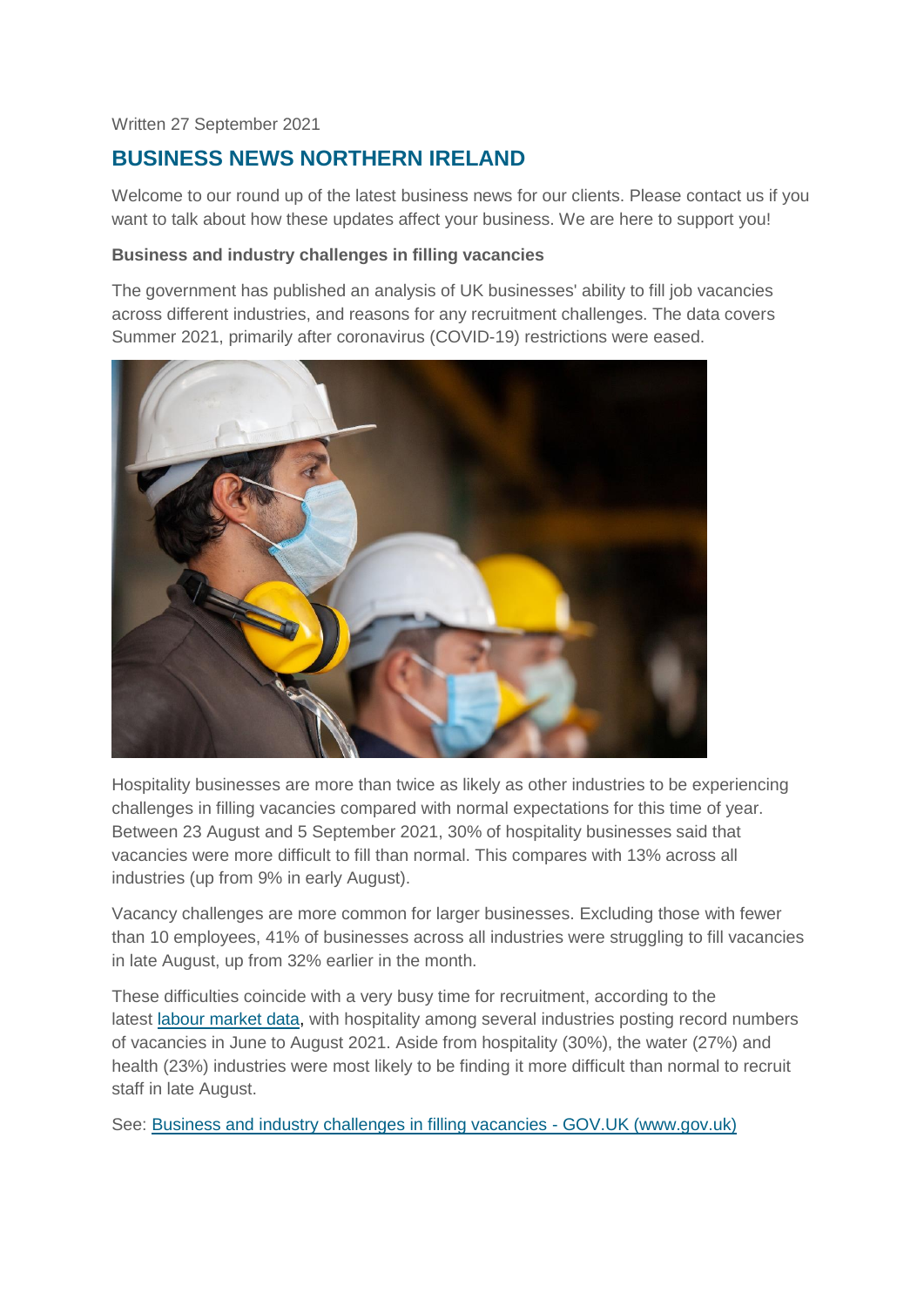## **Live Events Reinsurance Scheme**

The scheme rules for the Live Events Reinsurance Scheme have been published by the Department for Digital, Culture, Media and Sport (DCMS).

On 5 August 2021, the government announced that it is partnering with insurers to offer a cost indemnification insurance scheme which will make cover available against the cancellation, postponement, relocation or abandonment of events due to new UK Civil Authority restrictions in response to COVID-19.

The Live Events Reinsurance Scheme will support live events across the country — such as music festivals, conferences and business events — that are at risk of being halted or delayed due to an inability to obtain COVID-19 cancellation insurance. Cover will be available to purchase alongside standard commercial events insurance for an additional premium.

The scheme will not cover loss of revenue prompted by lower demand for tickets or venue capacity, and the scheme does not cover self-isolation of staff or performers. The scheme will cover a limited series, or run, of linked events, provided that the event organiser specifies which event dates from that limited series, or run, require cover and how much cover they are purchasing for each.

The Scheme will run to 30 September 2022 with a review point in Spring 2022. Cover will be available to purchase through participating insurers. A number of prominent insurers in the Lloyd's market, including Arch, Beazley, Dale, Ark and Munich Re, are supporting the scheme. Event organisers can now start approaching these insurers to discuss their cover.

The full scheme rules, as published by DCMS, can be found on this page: [UK Live Events](https://assets.publishing.service.gov.uk/government/uploads/system/uploads/attachment_data/file/1019546/UK_Live_Events_Reinsurance_Scheme.pdf)  [Resinsurance Scheme \(publishing.service.gov.uk\)](https://assets.publishing.service.gov.uk/government/uploads/system/uploads/attachment_data/file/1019546/UK_Live_Events_Reinsurance_Scheme.pdf)

# **Are you planning to use a Freeport to import or export your goods?**

In the Spring 2021 Budget the Chancellor announced a number of areas to be designated as Freeports. Those areas would have a number of direct and indirect tax advantages for businesses located there.

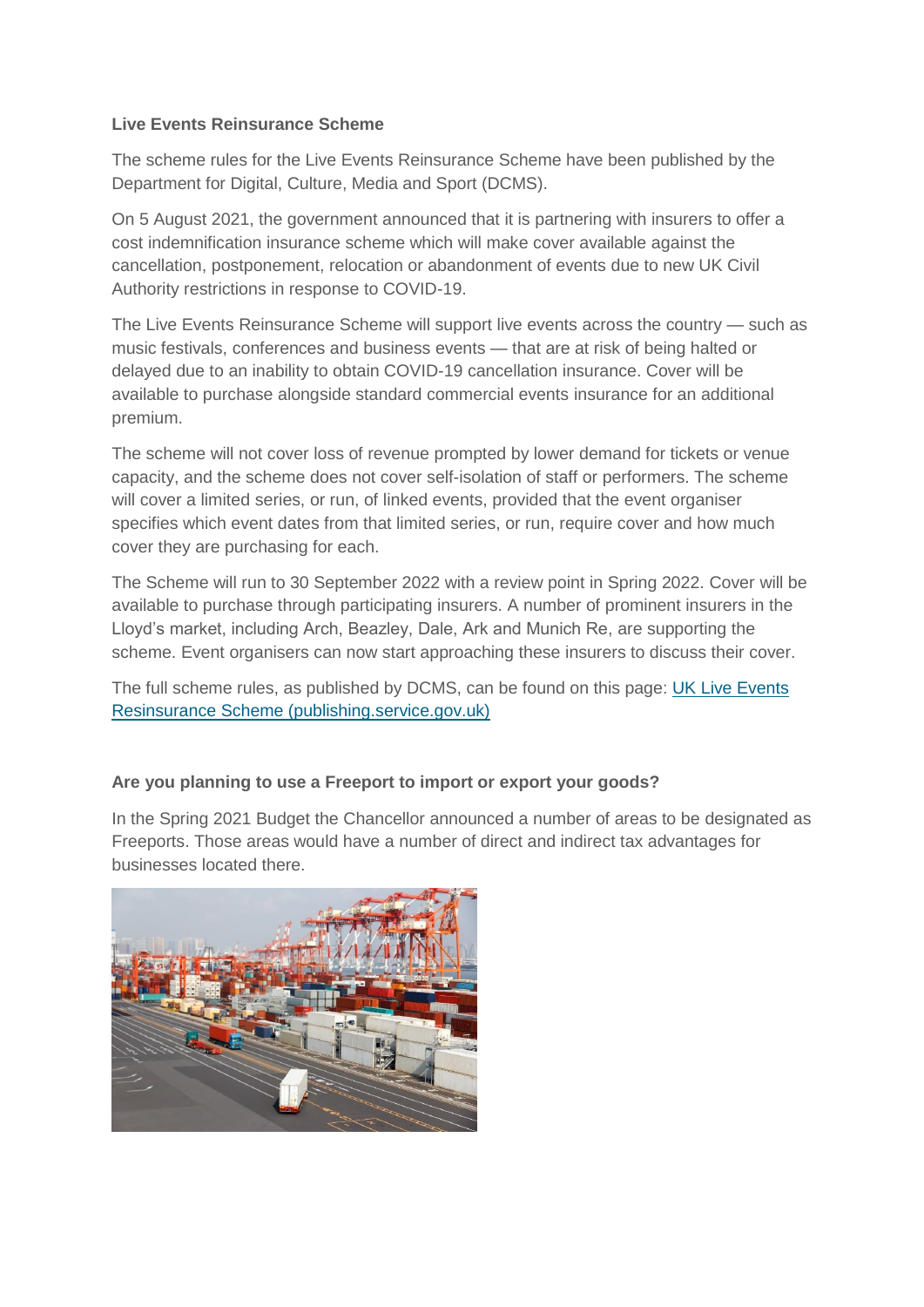Among those advantages is relief from customs duty and the ability to make simplified declarations. HMRC have now published guidance for businesses planning to take advantage of the new procedures.

Freeport customs sites (also known as a 'free zone') are secure customs zones where you can import or export goods inside the UK's land border, but where special import or export rules apply.

If you choose to use a customs site to import or export goods, you may be able to:

- get relief from duties and import taxes
- use simplified declarations processes to reduce administrative burdens
- choose which rate of Customs Duty you use if processing the goods changes their classification

If your goods are purchased in the UK, you will continue to pay duties and import taxes using the normal UK rates.

If you are a business who wants to move goods into or out of a Freeport customs site, you will need to [apply to use the Freeport customs special procedure](https://www.gov.uk/guidance/apply-to-use-the-freeport-customs-special-procedure) (a single authorisation combined with easier declaration requirements) to import goods that are not controlled.

For more details see: [Get your business ready to use a Freeport customs site -](https://www.gov.uk/guidance/get-your-business-ready-to-use-a-freeport-customs-site) GOV.UK [\(www.gov.uk\)](https://www.gov.uk/guidance/get-your-business-ready-to-use-a-freeport-customs-site)

#### **Private providers of coronavirus (COVID-19) testing**

The lists of and information about private providers who have self-declared that they meet the government's minimum standards for the type of commercial COVID-19 testing service they offer has recently been updated.

See: [Private providers of coronavirus \(COVID-19\) testing -](https://www.gov.uk/government/publications/list-of-private-providers-of-coronavirus-testing?utm_medium=email&utm_campaign=govuk-notifications&utm_source=b55ac921-9083-4ae2-a321-845f63c6a498&utm_content=daily) GOV.UK (www.gov.uk)

#### **Tell HMRC about an option to tax land and buildings**

Form VAT1614A has been updated.

HMRC is creating new versions of their forms that do not depend on Adobe Reader. Whilst this work is in progress the following methods can be used to make sure the form will download or open in Adobe Reader:

- Whatever browser you use, review your settings to make Adobe Reader the default program for opening PDF documents
- Windows users should right click on the form link then select 'Save target as' or 'Save link as'
- Mac users should right click on the form link then select 'Save linked file as'
- Save the form the recommended place is in the documents folder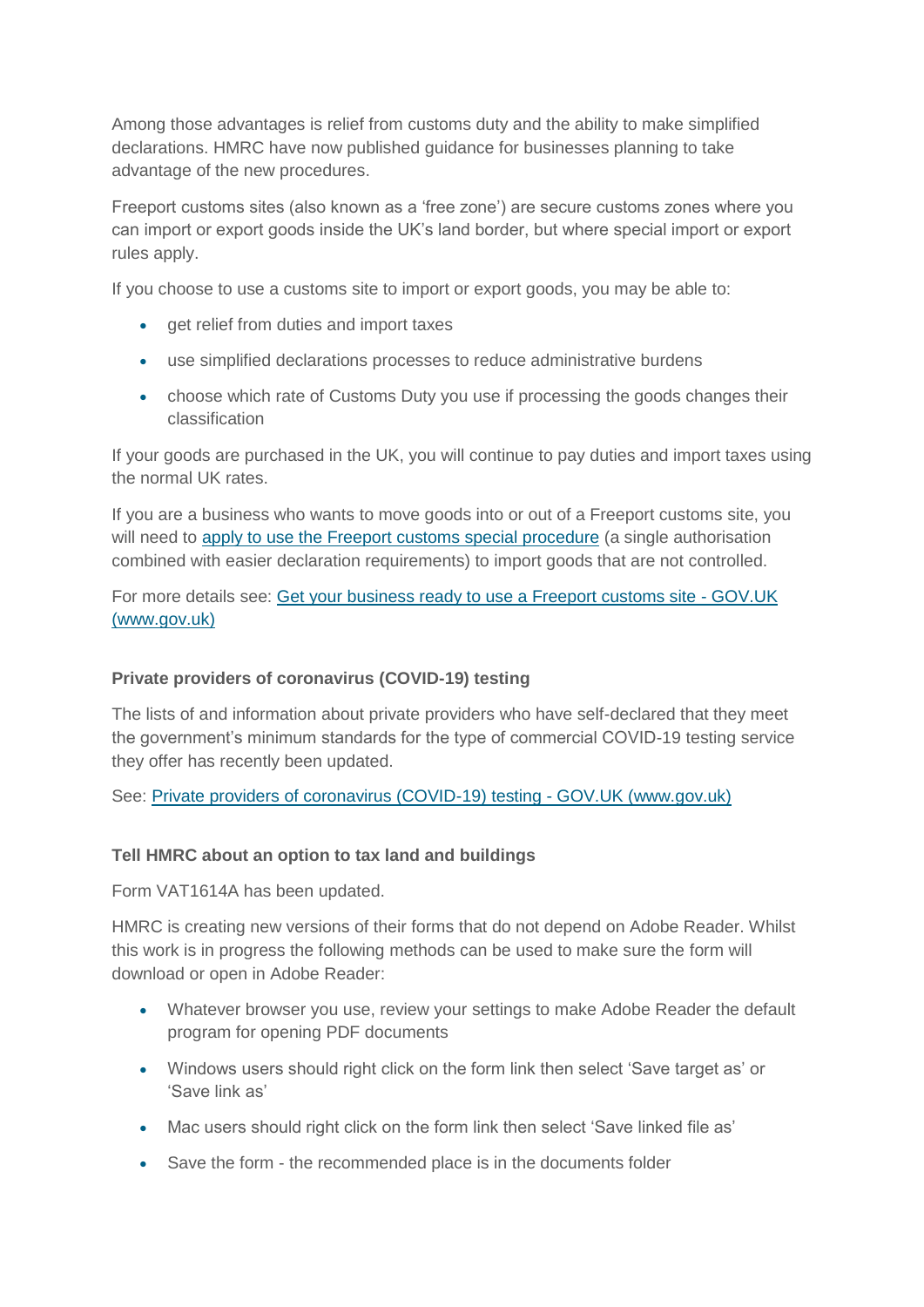Using Adobe Reader you can open the form

See: [Tell HMRC about an option to tax land and buildings -](https://www.gov.uk/government/publications/vat-notification-of-an-option-to-tax-land-andor-buildings-vat1614a?utm_medium=email&utm_campaign=govuk-notifications&utm_source=505c2281-4c70-4f6d-a20f-d0b328b89370&utm_content=daily) GOV.UK (www.gov.uk)

# **Government Postpone Making Tax Digital for Income Tax to 2024/25**

Having listened to stakeholder feedback from businesses and the accounting profession, the government have announced that they will introduce Making Tax Digital (MTD) for Income Tax Self-Assessment (ITSA) a year later than planned, in the tax year beginning in April 2024.

This will give the self-employed and buy to let landlords an extra year to prepare for the digitalisation of Income Tax and also allow HMRC more time for customer testing of the pilot system.

The start date for partnerships to join MTD for ITSA has been put back still further to the tax year beginning in April 2025.

There has been no change to the £10,000 per annum gross income threshold which means that most self-employed traders and buy to let landlords will be mandated to comply with MTD for income tax from April 2024.

See: [Businesses get more time to prepare for digital tax changes -](https://www.gov.uk/government/news/businesses-get-more-time-to-prepare-for-digital-tax-changes) GOV.UK (www.gov.uk)

# **Start-Up Launch Pad NW**

Start-Up Launch Pad NW is a new business start-up initiative which will provide full wrap around support to two new business owners as they start their entrepreneurial journey.

Delivered by Derry City and Strabane District Council in partnership with the Londonderry Chamber of Commerce and with the kind support of Inner City Trust, the successful applicants of the Start-Up Launch Pad NW package will receive a year's worth of support with a value of £10K which includes:

- Support with the development of a business plan under the Go For It programme.
- 2 days' tailored mentor support with business development under the BIG programme
- City centre office space for one year at the Chamber of Commerce building valued at over £4,500
- £500 grant for business digital equipment
- Mentor support from Paul Clancy, CEO Londonderry Chamber of Commerce
- Access to Chamber network and peer support

See: Derry City & Strabane - [Start-Up Launch Pad NW \(derrystrabane.com\)](https://www.derrystrabane.com/LaunchpadNW)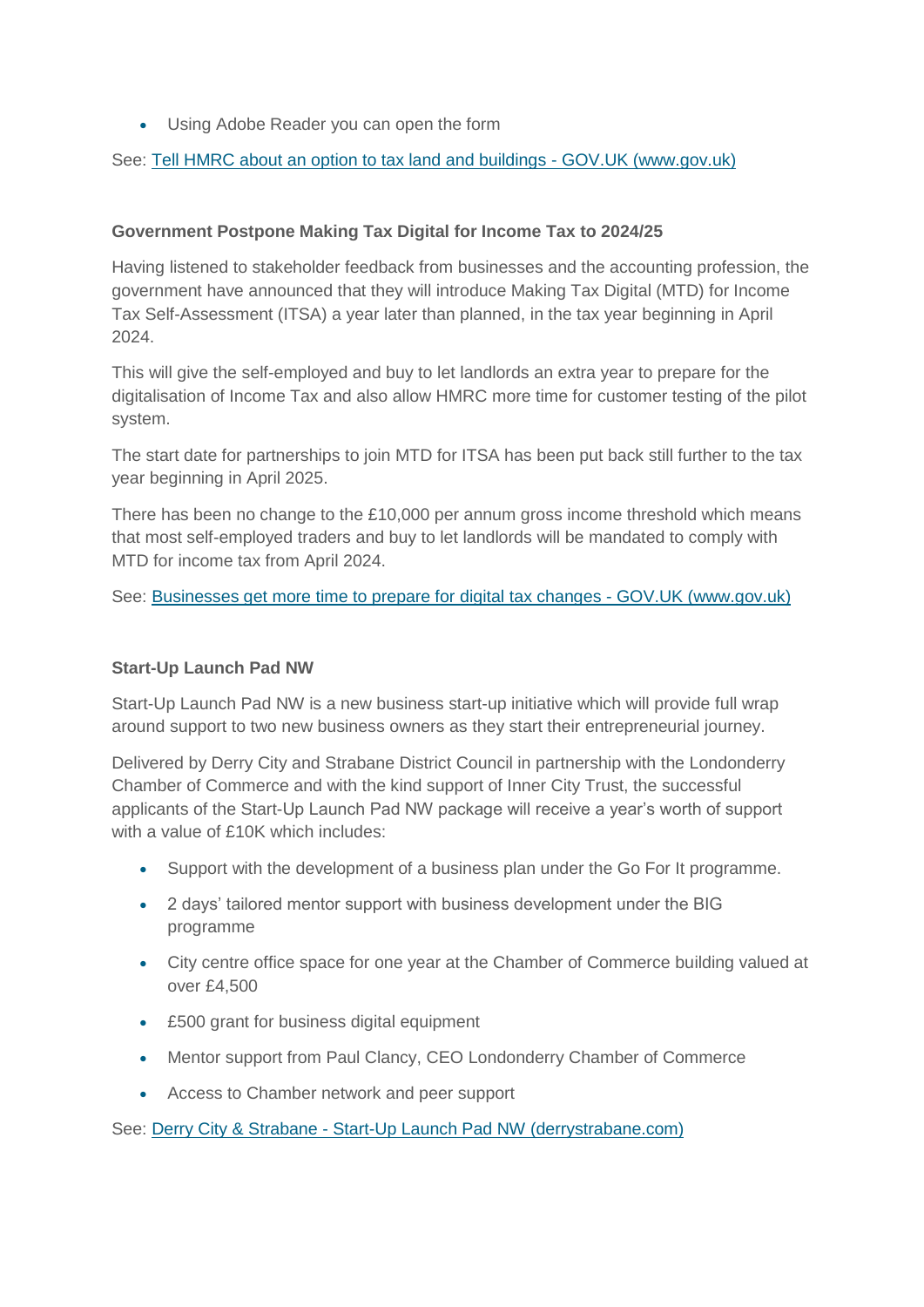## **High Street Scheme: guidance for businesses**

The NI Executive has allocated £145 million for the High Street Scheme. This initiative is part of the Department for the Economy's Economic Recovery Action Plan to tackle the consequences of the pandemic for local businesses.

To meet this objective, a Spend Local pre-paid card worth £100 will be available to all eligible individuals aged 18 and over in Northern Ireland to purchase goods and services from local businesses.

Under the High Street Scheme, there are no qualifying criteria for local businesses.

The card can be used by customers in the same way as a bank or debit card. A business will need a card reader to process payments from the Spend Local pre-paid card. Customers can use the card in person or by phone. Before using the card for the first time, the customer will need to activate the card through an automated telephone service or by SMS. The customer's first transaction will be through a supplied PIN, and further transactions possible through contactless payment.

The pre-paid card cannot be used for online purchases, gambling, or certain financial and legal services.

See: [High Street Scheme | Department for the Economy \(economy-ni.gov.uk\)](https://www.economy-ni.gov.uk/articles/high-street-scheme)

#### **Rural Business Grants for Antrim and Newtownabbey**

Antrim and Newtownabbey Borough Council has launched the Rural Business Grants scheme for existing micro enterprises based in a rural area.

The aim is to support these businesses to sustain or grow through the Department of Agriculture, Environment and Rural Affairs' Tackling Rural Poverty and Social Isolation (TRPSI) Programme.

The scheme is open to eligible businesses who have not previously received funding under the TRPSI programme. Capital grants up to a maximum of 50 per cent grant rate are available. Grant aid of between £500 - £4,999 is available for projects to purchase equipment, machinery or set up an e-commerce website. The maximum project cost is £20,000.

Applications close at 12:00 noon on Wednesday 29 September 2021.

See: Support for Businesses - [Antrim & Newtownabbey Borough Council](https://antrimandnewtownabbey.gov.uk/ruralbusinessgrants/)  [\(antrimandnewtownabbey.gov.uk\)](https://antrimandnewtownabbey.gov.uk/ruralbusinessgrants/)

#### **Taxi fares review consultation**

The Department for Infrastructure has launched a targeted consultation on a taxi fares review as part of ongoing plans to assist the taxi industry as they rebuild following the Covid restrictions.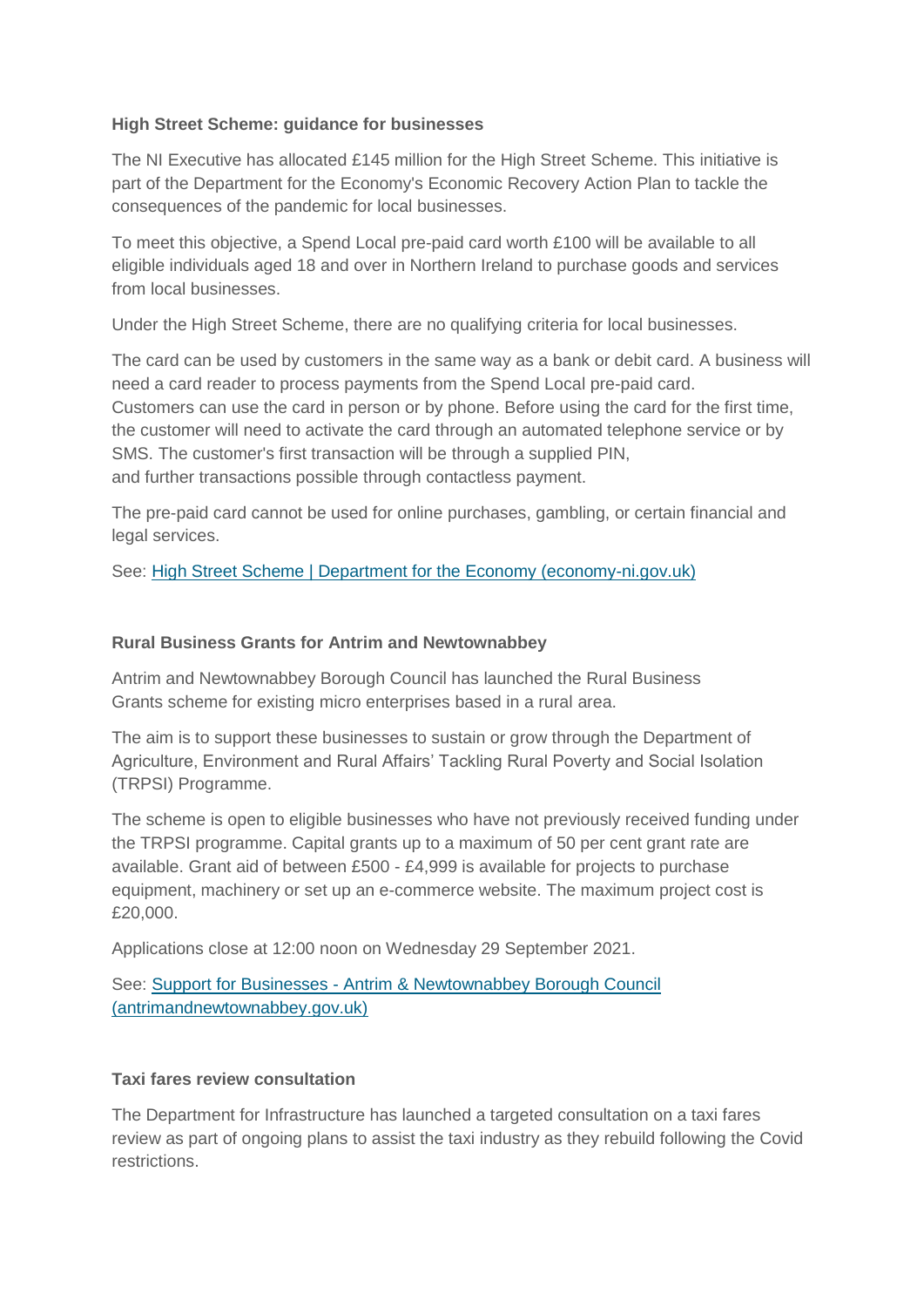The consultation is seeking industry views about the proposal to increase the maximum taxi fare by 7.6% and the likely impacts.

When reviewing taxi fares, the Department considers the impact of potential changes on both taxi users and drivers, including if fare increases will lead to fewer people using taxis and result in reduced income for drivers.

Following the closure of this targeted consultation, the results will be analysed, along with other sources of evidence, and a report provided to the Minister for her consideration.

See: [Taxi Fares Review Consultation | Department for Infrastructure \(infrastructure](https://www.infrastructure-ni.gov.uk/consultations/taxi-fares-review-consultation)[ni.gov.uk\)](https://www.infrastructure-ni.gov.uk/consultations/taxi-fares-review-consultation)

# **COVID-19 Digital Selling Capability Grant - third call**

The COVID-19 Digital Selling Capability Grant (DSCG) will help established retail and wholesale businesses in Northern Ireland to grow their business online. This third call for applications is open to any small or medium-sized retailer or wholesaler with 5 employees or more. The business must have an existing online presence and want to enhance its digital offering to expand its customer base, improve e-commerce capability and increase online sales.

Businesses can access a maximum grant of £20,000 to support 50% of eligible costs for projects. The project must have a minimum eligible expenditure of £10,000.

The scheme is open to applications until 5pm on Friday 15 October 2021.

See: [COVID-19 Digital Selling Capability Grant Enquiry Form | Invest Northern Ireland](https://www.investni.com/covid-19-digital-selling-capability-grant-enquiry-form)  [\(investni.com\)](https://www.investni.com/covid-19-digital-selling-capability-grant-enquiry-form)

# **International Export Conference on China**

In partnership with Northern Ireland Bureau China, Invest NI is hosting an International Export Conference on China to promote the export opportunities available to Northern Ireland businesses in the region. The event will take place 9.30am to 11.30am on 19 October.

Invest NI will be joined by the Chinese Consul General to Belfast, the Director of Northern Ireland Bureau China and Invest Northern Ireland's Executive Director for International Business. During the conference, you will learn about exporting to China and the assistance that Invest NI delivers both domestically and on the ground.

See: [REGISTRATION: International Export Conference on China, 19 October 2021](https://eventfulbelfast.eventsair.com/international-export-conference-on-china/registration/Site/Register)  [\(eventsair.com\)](https://eventfulbelfast.eventsair.com/international-export-conference-on-china/registration/Site/Register)